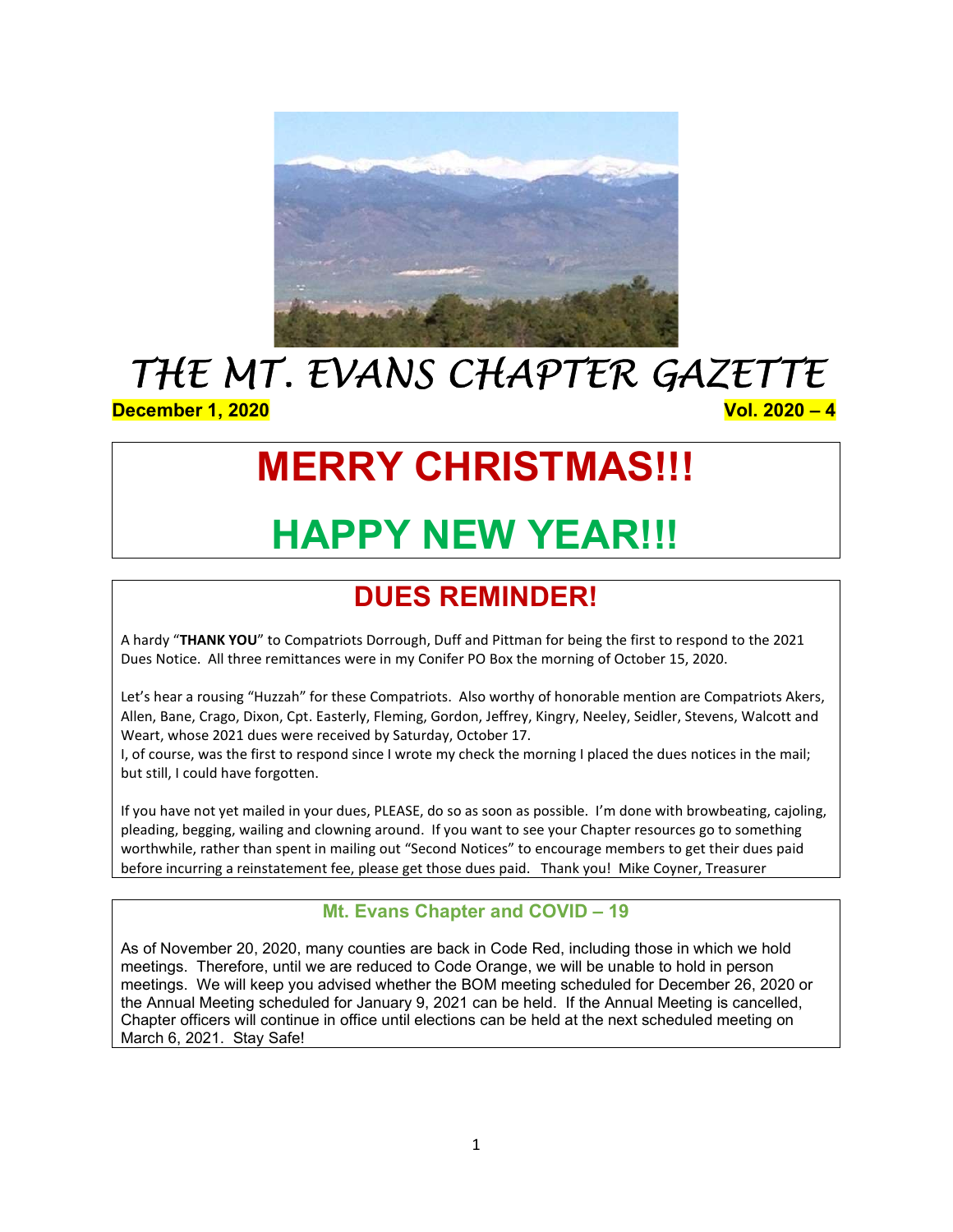#### Jewell Wellborn Portrays Deborah Sampson, A Revolutionary War Soldier



Deborah Sampson

On Saturday, November 7, 2020 at the Mimi's Restaurant in Lone Tree, CO, the Mt. Evans Chapter held its last meeting of the year. The speaker at the meeting was Jewell Wellborn, a DAR member, who spoke about Deborah Sampson, a woman who fought in the Revolutionary War.

Deborah Sampson was born in Plympton, Massachusetts on December 17, 1760. She was the great, great granddaughter of William Bradford, Governor of the Plymouth Colony. When her father abandoned the family, Deborah was sent to live with several older ladies. Eventually, she was sent to live with the Jeremiah Thomas family, who had three boys. Deborah was raised with the boys and learned to hunt, shoot and other activities associated with men. She was tall at 5 foot nine inches when the average height at the time for women was 5 feet.



Jewell Wellborn speaking to the Mt. Evans **Chapter** 

#### Pangburn Family Joins SAR

On November 7, 2020, the Mt. Evans Chapter of the Colorado Society of the Sons of the American Revolution (COSSAR) held its last meeting of 2020 at the Mimi's Restaurant in Lone Tree, CO. During the meeting, Robert Lee Pangburn of Centennial, CO was inducted into the SAR, his application having been recently approved. Robert was administered the SAR oath by Bob Haines, the Mt. Evans Chapter Acting President, and had his SAR rosette pinned on his lapel by Rick Neeley, the Chapter Vice President.

The SAR applications of his son Christopher Lee Pangburn and grandson Tanner Christian Pangburn, both of Centennial, CO, were also approved, as was the SAR application for his son Stephen Randolph Pangburn of Denver, CO. They will be inducted into the Mt. Evans Chapter at a later date.

The Pangburns established their relationship to William Pangburn, who served as a private in the Middlesex County, New Jersey Militia.



L to R: Bob Haines, Mt. Evans Chapter Acting President; Robert Lee Pangburn; Rick Neeley, Chapter Vice President

Robert also had previously served in the National Guard, qualifying him to receive the SAR Military Service Medal. He was awarded the medal at the meeting by Curt Ledall, the Mt. Evans Chapter Awards Chair.

"We are pleased to have Robert and his family join the SAR and as members of the Mt. Evans Chapter,' said Bob Haines, Chapter Acting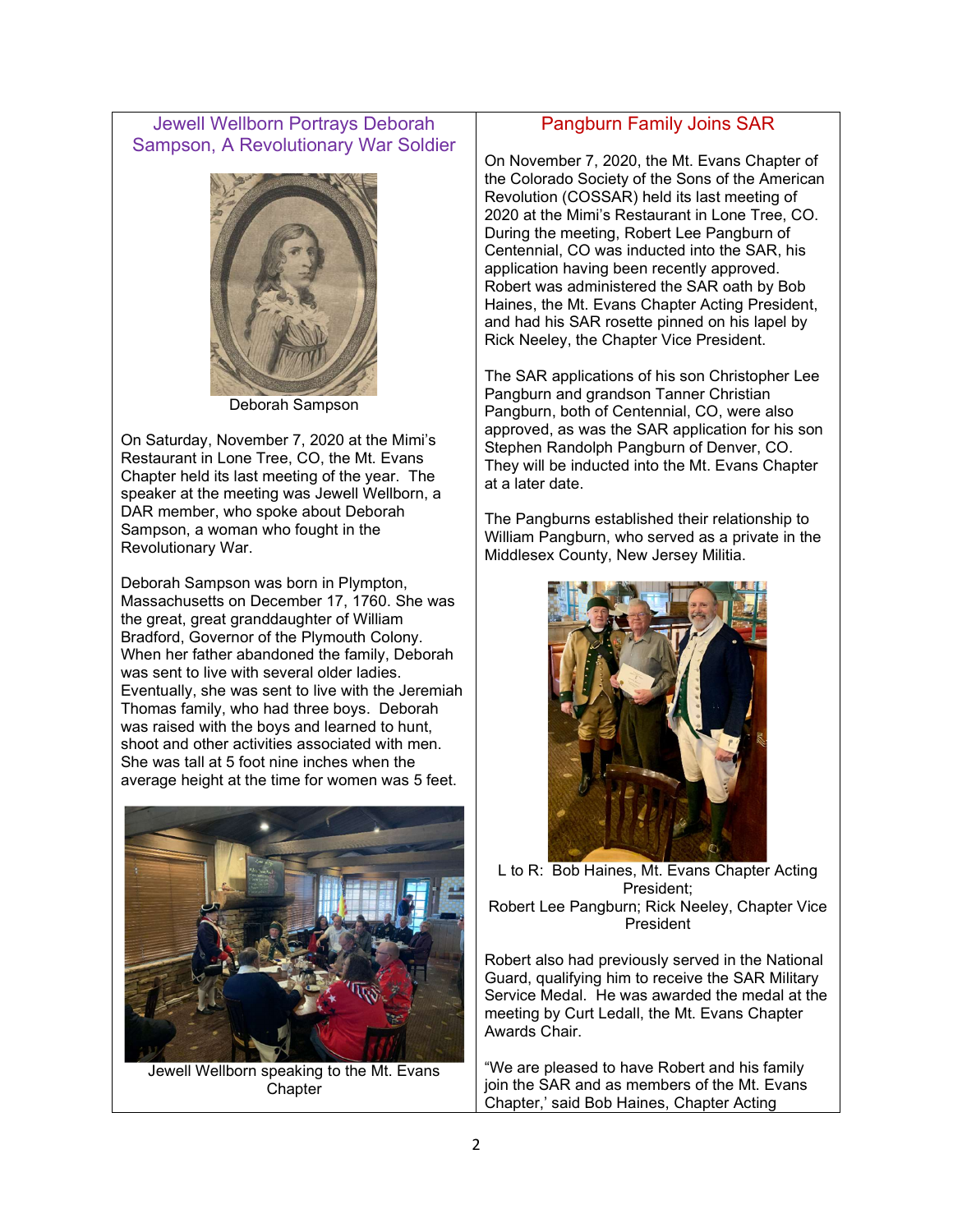In 1872, she joined the Continental Army at Middleborough, Massachusetts, but was recognized by a female member of her church. Later, she walked 20 miles to Uxbridge, Massachusetts and joined the  $4<sup>th</sup>$  Massachusetts Regiment. She fought in a battle at Tarrytown and received two musket balls in her thigh. Taken to the hospital, she left before being discovered. She was able to dig one of the musket balls out of her thigh with a pen knife, but the other was too deep and stayed with her the rest of her life. Later, while in Philadelphia, she fell ill and was treated by a doctor who discovered she was a woman. The doctor took her to his home where she was treated by his wife and daughters until she recovered. The doctor sent her to West Point with a note to the general describing her sex. The general discharged her and gave her some money to get her home.

Deborah married Benjamin Gannett, had three children and lived on a farm in Sharon, Massachusetts. In 1792, she petitioned the State Legislature to receive her back pay as a soldier, which was approved. In 1805, Congress granted her request for a pension. In 1827 at the age of 66, Deborah died from yellow fever and was buried in Sharon, Massachusetts. Both the towns of Sharon and Plympton have erected monuments to Deborah.

Jewell Wellborn wears a Colonial uniform and carries a Revolutionary War musket. She gives lectures to various groups about Deborah Sampson. With her husband, who is a SAR member, she also gives lectures on life of women in colonial times. At the conclusion of the meeting, Curt Ledall, Awards Chair for the Mt. Evans Chapter, presented Jewell with a Certificate of Appreciation for her talk.



L to R: Curt Ledall, Awards Chair; Jewell Wellborn

President. "We look forward to their participation in our many activities that include school education, support for our veterans and sponsorship of JROTC and ROTC programs."

#### Stark Family Joins SAR

On November 7, 2020, the Mt. Evans Chapter of the Colorado Society of the Sons of the American Revolution (COSSAR) held its last meeting of 2020 at the Mimi's Restaurant in Lone Tree, CO. During the meeting, William Taylor Stark and his son Austin Taylor Stark of Denver, CO, were inducted into the SAR, their applications having been recently approved. The SAR oath was administered to William and Austin by Bob Haines, the Mt. Evans Chapter Acting President, and had their SAR rosettes pinned on their lapels by William's wife, Doran Lee Matzke. William's second son, Evan Howard Stark, will be inducted at a future date.

The Starks established their relationship to Thomas Charles Holmes, who served with Colonel Pinckney's 1st South Carolina Regiment.

"We appreciate the time and effort that the Starks took to complete and document their applications," remarked Bob Haines, Acting President of the Mt. Evans Chapter. "We now look forward to their active participation in our meetings and the other Chapter activities."



L to R: Austin Stark; William Stark; Doran Lee Matzke; Bob Haines, Acting Chapter President